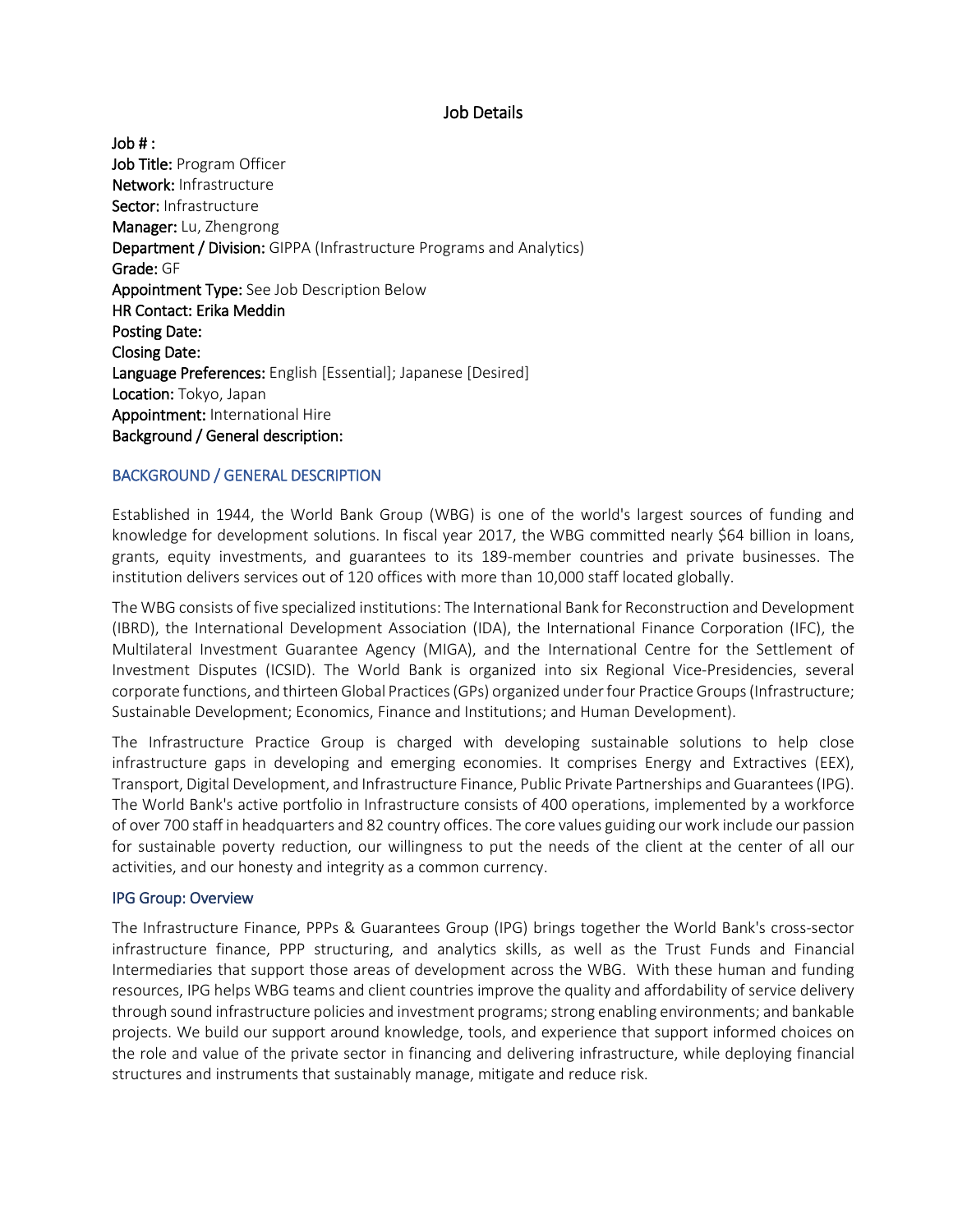IPG provides support, in collaboration with the World Bank Global Practices, IFC and MIGA, across the infrastructure investment cycle:

- Upstream, through advice on strategic prioritization and planning for infrastructure investment programs, support for policy and regulatory strengthening, and institutional capacity building;
- Midstream through project identification, preparation, and structuring, including analysis of the most appropriate contracting and financing modes; and
- Downstream by structuring alternative options to public finance and by deploying financial instruments of the WB, including WB Guarantees to that end, while ensuring financial and technical sustainability of appropriate financial solutions.

The IPG Group consists of the following two units:

- Financial Structuring & PPPs (FSP), which manages IPG's country client-facing work across the infrastructure investment cycle; and
- Infrastructure Programs and Analytics (IPA), which brings together IPG's infrastructure knowledge and analytics team with its three global programs—Global Infrastructure Facility (GIF), Public-Private Infrastructure Facility (PPIAF), and the Quality Infrastructure Investment Partnership (QII)—and which spearheads IPG's global engagement and thought leadership on themes related to infrastructure finance, both internally and externally. IPA includes a small team of staff focused on operationalizing the WB's goal to maximize finance for development.

The Infrastructure Programs and Analytics (IPA) Unit has staffed based in Washington DC, in Singapore at the World Bank's Infrastructure and Urban Development Hub, and in World Bank country offices in Dakar, Nairobi, and Tokyo.

## Regional/Country/Global Unit Context

The World Bank and Government of Japan have been collaborating since 2004 in execution of the "Japan/World Bank Distance Learning Partnership", which supports knowledge sharing, capacity building and learning on development challenges and solutions through partnerships with various public and private organizations in Japan and elsewhere. The Partnership is managed by IPG. The Partnership's work program is executed through the Tokyo Development Learning Center (TDLC) located in the World Bank Group office in Tokyo.

## Quality Infrastructure Investment Partnership (QII)

In conjunction with the IPG group and TDLC program, the World Bank entered into a new partnership with the Government of Japan to promote quality infrastructure investment. The objective of the Quality Infrastructure Investment Partnership (QII) is to raise awareness and scale up attention to quality dimensions of infrastructure projects in developing countries including economic efficiency, safety, environmental and social sustainability, economic and social contribution, and resilience against natural disasters. This is done through financial support for preparation and implementation of Word Bank projects, and through knowledge dissemination. The QII is housed within IPA and led by one part-time and one-full time technical staff member.

IPG is seeking a Program Officer to serve as window manager and support the coordination of the QII partnership. The incumbent will be based in Tokyo as a member of the TDLC team.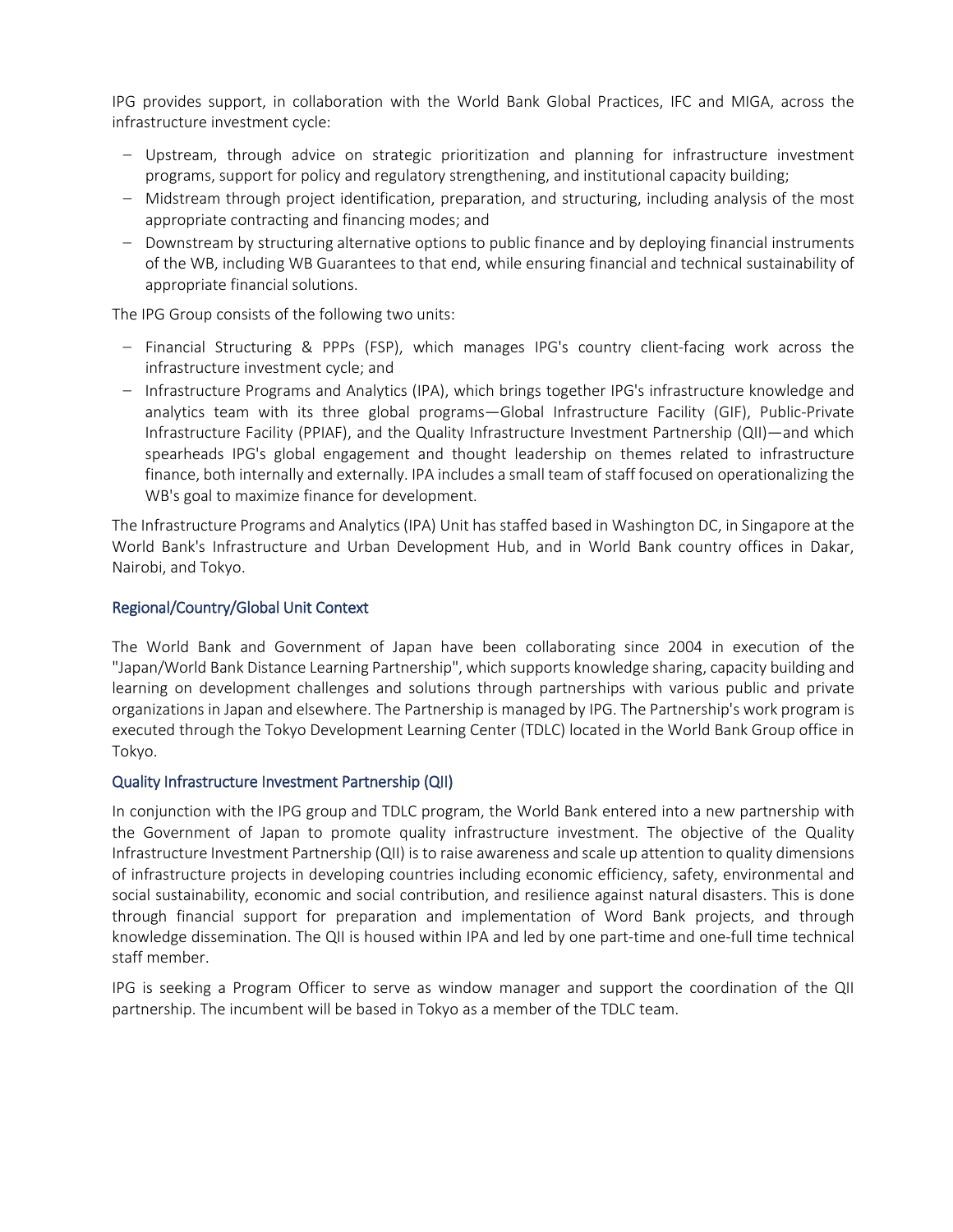## Duties and Accountabilities:

The Program Officer will serve as window manager and support the coordination of the QII partnership. She/he will report to the Program Manager and Resource Mobilization unit or to her/his designee, working under the day-to-day guidance of the TDLC Team Leader and under the technical guidance of the QII Program Manager, and under the guidance of the IAOJP Special Representative with respect to partnership relationships in Japan and/or activities involving Japanese partners and institutions.

Specific Duties will include but not be limited to, the following:

- Support the QII Program Manager in promoting the QII TF to TTLs in GPs involved in infrastructure
- Serve as Secretariat for the QII TF Technical Committee, preparing reports, meeting minutes, presentations, updating the QII database and other materials, as needed
- Serve as Window Manager for the QII Trust Fund
- Advise and assist TTLs in preparation of grant applications
- Advise TTLs of approved grants on administrative and other grant implementation processes
- Provide inputs on the QII partnership for inclusion in TDLC progress reports, including the Annual Report and Work Program for TDLC Annual Steering Committee
- Together with the TDLC Team Leader, define and coordinate research and knowledge dissemination activities on QII as part of TDLC's overall work program
- Liaise with the Ministry of Finance, on behalf of IPG and under the guidance of the ECAJP Special Representative for Japan, on matters relating to the implementation of the QII Partnership and ensure coordination with relevant Japanese partners and institutions.

Liaise with relevant Government of Japan agencies (JICA and Ministry of Finance) on behalf of grant applicants to secure required comments and approval for QII project grants

## Selection Criteria:

- An advanced degree (master's level in relevant fields such as economics, international relations, economic development or related field)
- Minimum 5 years of experience in development with emphasis on infrastructure, smart infrastructure and/or infrastructure innovation applied to transport, water, sanitation, energy and/or urban sectors
- Demonstrated experience with Trust Funds and Grant Processing within the WBG or another DFI
- Demonstrated experience is addressing multi-sector client challenges involving various internal and external stakeholders which often have diverse incentives.
- Demonstrated effective communication and networking abilities with all levels of staff and members of both the public and private sector
- Strong knowledge of the World Bank Group, preferably including experience with World Bank operations
- Ability to communicate clearly and persuasively to internal and external audiences through various modalities
- Ability to identify and develop alliances and promote open communication and collaboration for the achievement of the program objectives
- Ability to maintain a strong client orientation while adhering to the strategic direction and operational protocols of the WBG
- Ability to develop sound partnership relationships with public sector, private sector, academic, civil society and development institutions in both donor and client countries.
- Strong English language oral and written communications skills required; Japanese language skills highly desired.